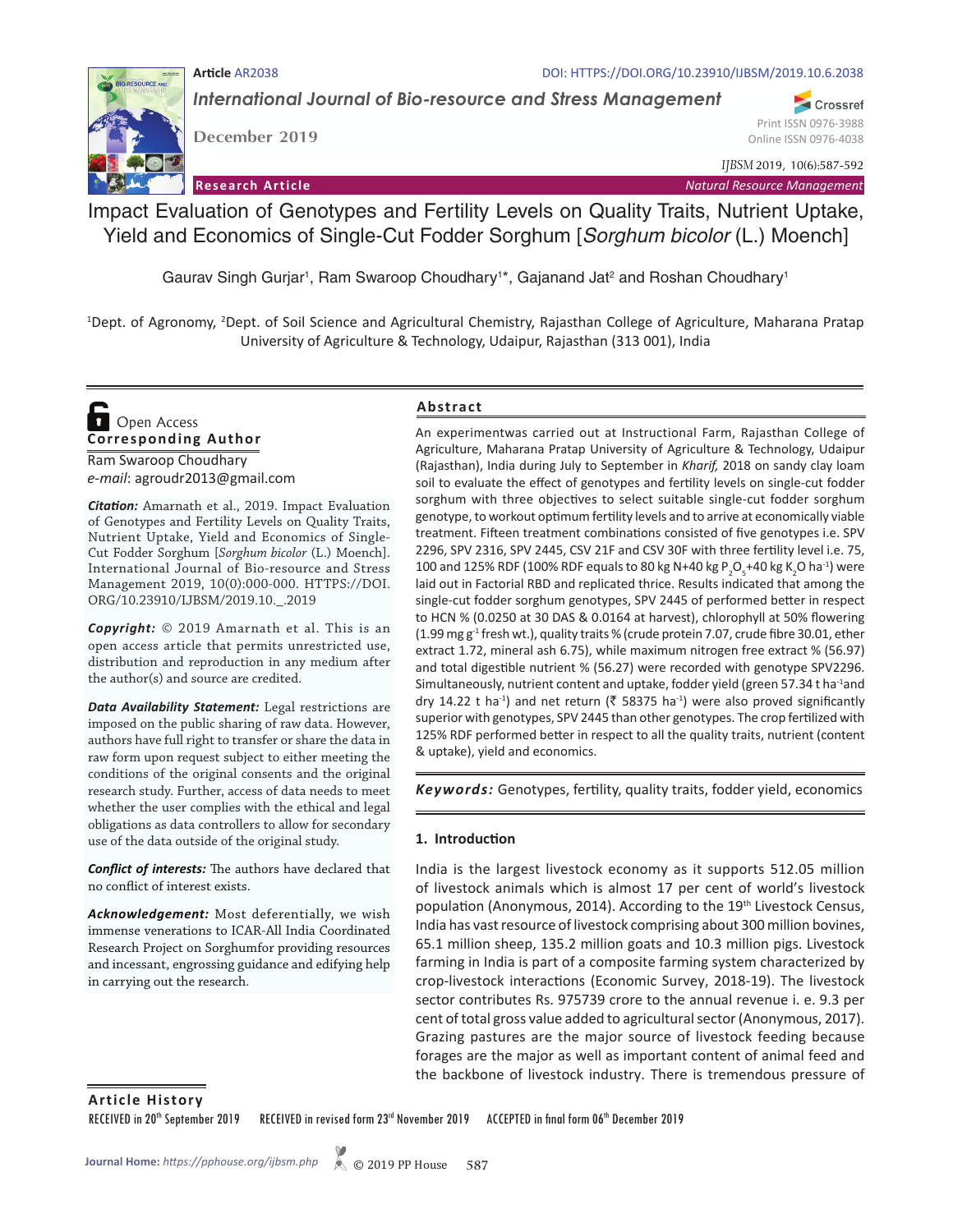livestock on available total feed and fodder, as land available for fodder production has been decreasing. At present, the country faces a net deficit of 35.6% green fodder, 10.95% dry crop residues and 44% concentrate feed ingredients. To meet the current level of livestock production and its annual growth in population, the deficit in all components of fodder, dry crop residues and feed has to be met either from increasing productivity, utilizing untapped feed resources, increasing land area (may not possible due to human pressure for food crops) or through imports (IGFRI, 2013). The fodder supply situation in India is extremely precarious and the gap is very wide. Hence, all efforts should be focused for achieving higher fodder yield.

Sorghum [*Sorghum bicolor* (L) Moench] is the fifth most important cereal after rice, wheat, maize, and barley. It constitutes the main food grain for over 750 million people who live in the semi-arid tropics of Africa, Asia, and Latin America. The largest group of producers are small-scale subsistence farmers with minimal access to production inputs such as fertilizer(s), pesticides, improved seeds (hybrids or varieties), good soil and water and improved credit facilities for their purchase. (Anonymous, 1999). As sorghum can perform the best at higher temperature and dry land ecologies, it serves as to provide substantial amount of fodder of outstanding quality during summer season. It produce a tonnage of dry matter having digestible nutrients (50 %), crude protein (8 %), fat (2.5 %) and nitrogen free extracts (45 %) (Azam et al., 2010). However, sorghum fodder is poor in quality due to low protein content and presence of hydrocyanic acid (Hingra et al., 1995). It is, therefore, imperative to improve the quality and quantity of sorghum fodder. Mixed cropping especially with forage legumes can improve both the forage yield and quality, as legumes are a good source of protein (Moreira, 1989). In India, the area under sorghum is approximately 5.65 million hectare with annual production of 4.41 million tonnes and average production of 780 kg ha<sup>-1</sup> (Anonymous, 2017). It is an important crop of Rajasthan with its cultivation in 0.63 million hectares having production of 0.34 million tonnes along with 545 kg ha<sup>-1</sup> productivity (Anonymous, 2017). Ramanjaneyulu et al., (2012) observed that the fodder yield of sorghum with recommended dose of fertilizers (RDF, 60 kg N + 12.9 kg P ha-1) and half RDF + biofertilizers on fresh as well as dry weight basis was statistically similar and superior to half RDF and control. Sorghum is known as the king of millets and fourth important crop in the country after rice, wheat and maize. Introduction of multi-cut sorghum hybrids, single-cut and dual-purpose sorghum which can be grown for quality green fodder production in most of the states of India is helping to sustain livestock fodder security. In India, there is a short supply of about 38 per cent green fodder, especially during summer season. Sorghum is an important crop widely grown for grain and forage. It is fast growing, palatable, nutritious and utilized as silage and hay besides fresh feeding (Mal et al., 2006). Being an exhaustive crop, yield

and quality of sorghum fodder suffers heavily if proper amount of fertilizer is not applied (Rana et al., 2013). In fact, the contribution of feed and fodder is upto 50% towards livestock productivity and production. So; it is rational to evaluate the relative performance of single-cut fodder sorghum genotypes in conjunction with various fertility levels. As a result of crop improvement programme, a number of promising strains of plants with diversified morphological and quality traits are available for general cultivation (Hussain et al., 1995). The changes in genetic material of crops resulted wide variations in the morphological and forage quality traits (Bukhsh et. al., 2010 and Ullah et al., 2007). Reducing plant densities and N fertilizer rates may affect yield and nutritive value of forage sorghum and corn when grown in limited irrigation situations (Marsalis et al., 2009). Keeping this in view, the field investigation was carried out to find out suitable single-cut sorghum genotype for maximumquality fodder production and its balance nutrient requirement.

#### **2. Materials and Methods**

Field experiment was conducted at Instructional Farm, Rajasthan College of Agriculture, Udaipur (Rajasthan), Indiaat an altitude of 582.17 meter above mean sea level and at 24°35' N latitude and 73°42' E longitude during July to September in *Kharif,* 2018. The physio-chemical properties of experimental soil was sandy clay loam in texture, moderately alkaline (pH 8.1), low in available nitrogen (247.2 kg ha<sup>-1</sup>), medium in phosphorus (20.8 kg ha<sup>-1</sup>), high in available potassium (375.9 kg ha<sup>-1</sup>) and medium in organic carbon content (0.69%). The research trial was framed with 15 treatment combinations having five single-cut fodder sorghum genotypes (SPV 2296, SPV 2316, SPV 2445, CSV 21F and CSV 30F) and three fertility levels i.e. 75, 100 and 125% of RDF (100% RDF equals to 80 kg N+40 kg P<sub>2</sub>O<sub>5</sub>+40 kg K<sub>2</sub>O ha<sup>-1</sup>). Statistically experiment was replicated thrice in Factorial Randomized Block Design. As per treatment, full dose of phosphorus and potassium and half dose of nitrogen were applied at the time of sowing. Remaining ¼ dose of nitrogen was top dressed at crop 35 days after sowing (DAS) and ¼ dose of nitrogen was top dressed at crop 45 DAS. The cropwas sown on 5<sup>th</sup> July, 2018 in opened furrows with crop geometry of 25 x 10 cm with 25 kg/ha seed rate. Other agronomic and plant protection measures were adopted as and when need arises. Being a fodder crop, sorghum was harvested at 50 per cent flowering stage. In order to statistical analysis of the data registered during the period of investigation was carried out through adoption of appropriate method of analysis of variance as described by Fisher (1950). Computation of critical difference was done to compare the treatments, wherever the F test was found significant at 5% level of significance.

#### **3. Results and Discussion**

#### *3.1. Genotypes*

The data in Table 1 indicated that the HCN content was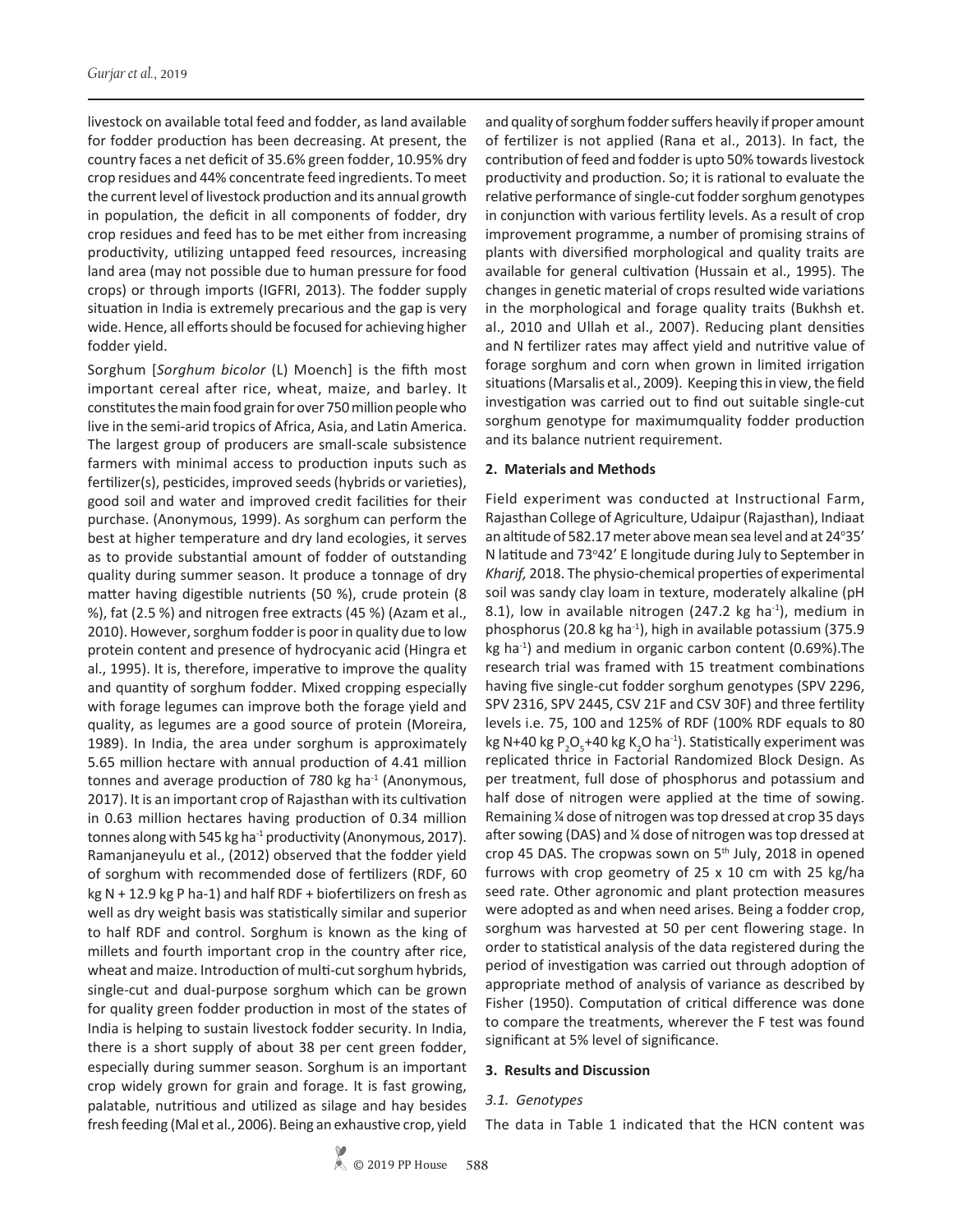*International Journal of Bio-resource and Stress Management* 2019, 10(6):587-592

| Table 1: Effect of single-cut fodder sorghum genotypes and fertility levels on HCN, chlorophyll and fodder quality traits |        |                 |                                                |                           |                |                  |                |                               |                                 |
|---------------------------------------------------------------------------------------------------------------------------|--------|-----------------|------------------------------------------------|---------------------------|----------------|------------------|----------------|-------------------------------|---------------------------------|
|                                                                                                                           |        | <b>HCN (%)</b>  | Chlorophyll                                    | Fodder quality traits (%) |                |                  |                |                               |                                 |
| Treatments                                                                                                                | 30 DAS | At har-<br>vest | at 50% flow-<br>ering<br>$(mg g-1 fr.$<br>wt.) | Crude<br>protein          | Crude<br>fibre | Ether<br>extract | Mineral<br>ash | Nitrogen<br>free ex-<br>tract | Total<br>digestible<br>nutrient |
| Genotypes                                                                                                                 |        |                 |                                                |                           |                |                  |                |                               |                                 |
| SPV-2296                                                                                                                  | 0.0275 | 0.0178          | 1.82                                           | 6.77                      | 29.65          | 1.64             | 6.62           | 56.97                         | 56.27                           |
| SPV-2316                                                                                                                  | 0.0273 | 0.0173          | 1.88                                           | 6.85                      | 29.72          | 1.65             | 6.63           | 56.75                         | 56.25                           |
| SPV-2445                                                                                                                  | 0.0250 | 0.0164          | 1.99                                           | 7.07                      | 30.01          | 1.72             | 6.75           | 56.12                         | 56.19                           |
| CSV-21F                                                                                                                   | 0.0263 | 0.0172          | 1.89                                           | 6.89                      | 29.83          | 1.66             | 6.64           | 56.64                         | 56.26                           |
| CSV-30F                                                                                                                   | 0.0261 | 0.0165          | 1.94                                           | 6.98                      | 29.97          | 1.68             | 6.70           | 56.30                         | 56.20                           |
| SEm±                                                                                                                      | 0.0006 | 0.0004          | 0.03                                           | 0.05                      | 0.09           | 0.02             | 0.03           | 0.16                          | 0.02                            |
| CD ( $p = 0.05$ )                                                                                                         | 0.0018 | 0.0010          | 0.08                                           | 0.16                      | 0.26           | 0.05             | 0.08           | 0.45                          | 0.06                            |
| Fertility levels                                                                                                          |        |                 |                                                |                           |                |                  |                |                               |                                 |
| 75 % RDF                                                                                                                  | 0.0274 | 0.0178          | 1.68                                           | 6.47                      | 29.03          | 1.58             | 6.36           | 58.15                         | 56.44                           |
| 100 % RDF                                                                                                                 | 0.0267 | 0.0174          | 1.99                                           | 7.07                      | 30.15          | 1.70             | 6.80           | 55.95                         | 56.17                           |
| 125 % RDF                                                                                                                 | 0.0251 | 0.0161          | 2.04                                           | 7.19                      | 30.33          | 1.73             | 6.85           | 55.57                         | 56.10                           |
| SEm±                                                                                                                      | 0.0005 | 0.0003          | 0.02                                           | 0.04                      | 0.07           | 0.01             | 0.02           | 0.12                          | 0.02                            |
| CD ( $p = 0.05$ )                                                                                                         | 0.0014 | 0.0008          | 0.06                                           | 0.12                      | 0.20           | 0.03             | 0.07           | 0.35                          | 0.05                            |

\*RDF: 80 kg N ha<sup>-1</sup>, 40 kg P<sub>2</sub>O<sub>5</sub> ha<sup>-1</sup> and 40 kg K<sub>2</sub>O ha<sup>-1</sup>

significantly affected with genotypes where minimum HCN content (0.025%) in green fodder was recorded by genotype SVP 2445 at 30 DAS which proved significantly lower than all other genotypes wherein, maximum HCN content (0.0275%) was elucidated with genotype SPV 2296, which was significantly higher over genotype SPV 2445, but found statistically at par with the genotypes SPV 2316, CSV 21F and CSV 30F. Further, statistical analysis showed thatgenotype SPV 2296 registered significantly higher HCN content (0.0178%) at harvest as compared to rest of genotypes, whereas, genotypes SPV 2316 and CSV 21F proved statistically at par in HCN content and genotypes SPV 2445 and CSV 30F recorded significantly lower HCN content then SPV 2296 at harvest.The variation in HCN content of sorghum genotypes may be due to genetic makeup of various sorghum cultivars and climatic condition prevailing during the successive crop growth period which might be influenced the enzymatic activity. Initial stage of crop growth has maximum HCN content, but it reduced significantly with increase in crop duration upto harvest. Similar finding was also reported by Satpal et al. (2015) and Himani et al. (2017). Data explicate that genotype SPV 2445 recorded significantly higher chlorophyll content in leaves  $(1.99 \text{ mg g}^{-1})$  over rest of genotypes but it was found at par with the genotypes CSV30F (1.94 mg  $g^{-1}$ ). Genotype SPV 2445 observed higher crude protein (7.07), crude fibre content (30.01), maximum ether extract (1.72), higher mineral ash content (6.75) whereasfound at par with SPV 30F in all

respect over rest of genotypes.It is apparent from the data that the genotype SPV 2296 recorded maximum nitrogen free extract (56.97) i.e. proved significantly higher over SPV 2445 (56.12) and CSV 30F (56.30), but it was registered at par with genotypes SPV 2316 (56.75) and CSV 21F (56.30). The data further indicate that the genotype SPV 2296 registered maximum total digestible nutrient content (56.27%) *fb*  CSV 21F and SPV 2316, but significantly higher over rest of genotypes. It was assumed that the nutritional values of the fodder crop influenced with the genotypes. The results of investigation strongly supported by the findings of Himani et al. (2017).

An assessment of data presented in Table 2 showed that the maximum N content (1.13%), P content (0.227%)and K content (1.230%) were recorded in genotype SPV 2445, which proved significantly superior over SPV 2296, SPV 2316 and CSV 21F but it was found at par with CSV 30F. The improvement in nutrient status of plant parts under genotype SPV 2445 might be due to their genetic makeup. Results indicated that the highest N uptake (161.07 kg ha<sup>-1</sup>), P uptake (32.20 kg ha<sup>-1</sup>) and K uptake (174.08 kg ha<sup>-1</sup>) were recorded in the genotype SPV 2445, which was significantly higher over all the rest of genotypes. It is well established fact that nutrient uptake by the crop is largely depends on growth and development of crop. Hence, nutrient uptake by plants is directly proportional to both yield and nutrient content in plants dry fodder. Thus, improvement in both these might be due to genotype SPV 2445 that resulted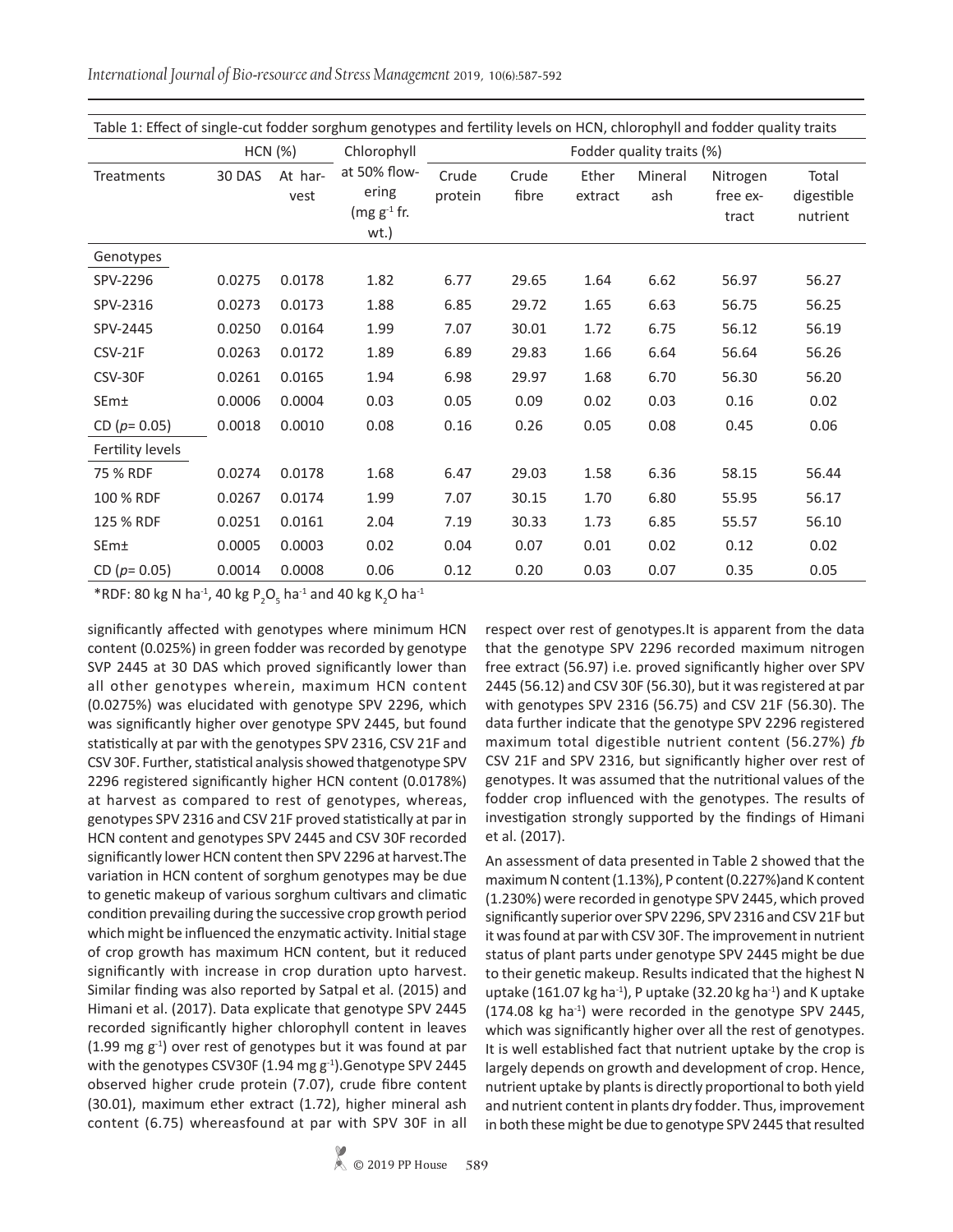It is evident from the Table 1 that fertility levels had significant effect on HCN content at 30 DAS and at harvest. Maximum

HCN content at 30 DAS and at harvest (0.0274& 0.0178%) was recorded with application of 75% RDF, however it was found statistically at par with 100% RDF (0.0267 and 0.174%) but significantly superior over 125 per cent RDF (0.0251 and 0.0161%), respectively. The site of dhurin synthesis shift from leaves to stem during plant development. In combination, the results demonstrate that dhurin content (HCN) in sorghum is largely determined by transcriptional regulation of the biosynthetic enzymes. These results confirm the earlier finding of Hanuman et. al. (2008). The data indicate that maximum chlorophyll content in leaves (2.04 mg  $g^{-1}$ ) was registered with the application of 125% RDF (2.04 mg  $g^{-1}$ ), which was significantly higher over 75% RDF, but found at par with the application of 100 per cent RDF (1.99 mg  $g^{-1}$ ). Data further illustrate that the application of 125 per cent RDF registered significantly higher crude protein content (7.19), fibre content (30.33), higher ether extract content (1.73), maximum mineral ash (6.85%) over 75% RDF, but it was found statistically similar with 100 per cent RDF. Data further elucidate that crop fertilized with 75% RDF recorded maximum nitrogen free extract (58.15) and total digestible nutrient (56.44%) which was significantly higher over 125 per cent RDF and 100 per cent RDF. According to our findings, results were consistent with the results of Azam et al. (2010).

Data in Table 2 exhibited that application of 125% RDF registered maximum N content (1.15%), P content (0.225%) and K content (1.223%) whichwere proved significantly higher over 75 per cent RDF however, it was found statistically at par with 100 per cent RDF The noticeable improvement of N content in vegetative parts seems to be on account of its greater availability in plant rhizosphere and translocation to plant system. Further, it has been reported that shoot and root growth mutually inherent with each other. Thus, enhancement in photosynthetic efficiency of plants as proved from higher dry matter accumulation by above ground parts might have supplied sufficient metabolites for root proliferation and its functional activity. This might be the cause of greater extraction of other nutrients like P and

| Treatments        | Content (%) |       |       | Uptake ( $kg$ ha <sup>-1</sup> ) |       |        | Fodder yield (t ha-1) |       | Net return           |
|-------------------|-------------|-------|-------|----------------------------------|-------|--------|-----------------------|-------|----------------------|
|                   | N           | P     | K     | N                                | P     | K      | Green                 | Dry   | ( ha <sup>-1</sup> ) |
| Genotypes         |             |       |       |                                  |       |        |                       |       |                      |
| SPV-2296          | 1.09        | 0.210 | 1.185 | 122.42                           | 23.54 | 133.19 | 48.68                 | 11.21 | 46251                |
| SPV-2316          | 1.09        | 0.216 | 1.200 | 131.20                           | 25.83 | 143.51 | 49.73                 | 11.94 | 47727                |
| SPV-2445          | 1.13        | 0.227 | 1.230 | 161.07                           | 32.20 | 174.80 | 57.34                 | 14.22 | 58375                |
| <b>CSV-21F</b>    | 1.10        | 0.216 | 1.199 | 146.44                           | 28.76 | 158.83 | 51.08                 | 13.20 | 49622                |
| CSV-30F           | 1.12        | 0.220 | 1.211 | 153.99                           | 30.08 | 166.75 | 54.07                 | 13.76 | 53797                |
| SEm±              | 0.01        | 0.003 | 0.010 | 2.08                             | 0.63  | 2.74   | 1.55                  | 0.20  | 2164                 |
| CD ( $p = 0.05$ ) | 0.02        | 0.010 | 0.029 | 6.04                             | 1.83  | 7.94   | 4.48                  | 0.57  | 6270                 |
| Fertility levels  |             |       |       |                                  |       |        |                       |       |                      |
| 75 % RDF          | 1.03        | 0.205 | 1.188 | 115.89                           | 22.92 | 133.08 | 47.93                 | 11.16 | 46256                |
| 100 % RDF         | 1.13        | 0.223 | 1.204 | 154.28                           | 30.35 | 163.43 | 52.82                 | 13.56 | 52058                |
| 125 % RDF         | 1.15        | 0.225 | 1.223 | 158.91                           | 30.98 | 169.74 | 55.78                 | 13.87 | 55150                |
| SEm±              | 0.01        | 0.003 | 0.008 | 1.61                             | 0.49  | 2.12   | 1.20                  | 0.15  | 1677                 |
| CD ( $p = 0.05$ ) | 0.02        | 0.008 | 0.023 | 4.68                             | 1.42  | 6.15   | 3.47                  | 0.45  | 4857                 |

Table 2: Effect of single-cut fodder sorghum genotypes and fertility levels on nutrient (content & uptake), fodder yield and net return

\*RDF: 80 kg N ha<sup>-1</sup>, 40 kg P<sub>2</sub>O<sub>5</sub> ha<sup>-1</sup> and 40 kg K<sub>2</sub>O ha<sup>-1</sup>

in higher uptake of N, P and K by dry fodder. These results are

corroborated with the finding of Kumar and Chaplot (2015). The genotype SPV2445 recorded higher green (57.34 t ha<sup>-1</sup>) and dry (14.22  $t$  ha<sup>-1</sup>) fodder yields, which was significantly higher over rest of the genotypes under test but statically found at par with the genotype CSV 30F (54.07 t ha<sup>-1</sup> & 13.76 t ha<sup>-1</sup>). The higher fodder yield of genotype SPV 2445 could mainly be attributed to comparatively higher plant height, leaf to stem ratio, number of leaves and stem girth of genotype. Similar finding was also reported by Meena et al. (2017). Data further elucidated that genotypes significantly influenced the net return and registered maximum net return with genotype SPV 2445 ( $\bar{\tau}$  58375), which proved significantly higher over rest of genotypes, however it was at par with genotype CSV 30F ( $\bar{\tau}$ 53797). Different genotypes have their potential to produced crop yield resulting in different net return as reported by Kumar and Chaplot (2015) and Meena et al. (2017).

# *3.2. Fertility levels*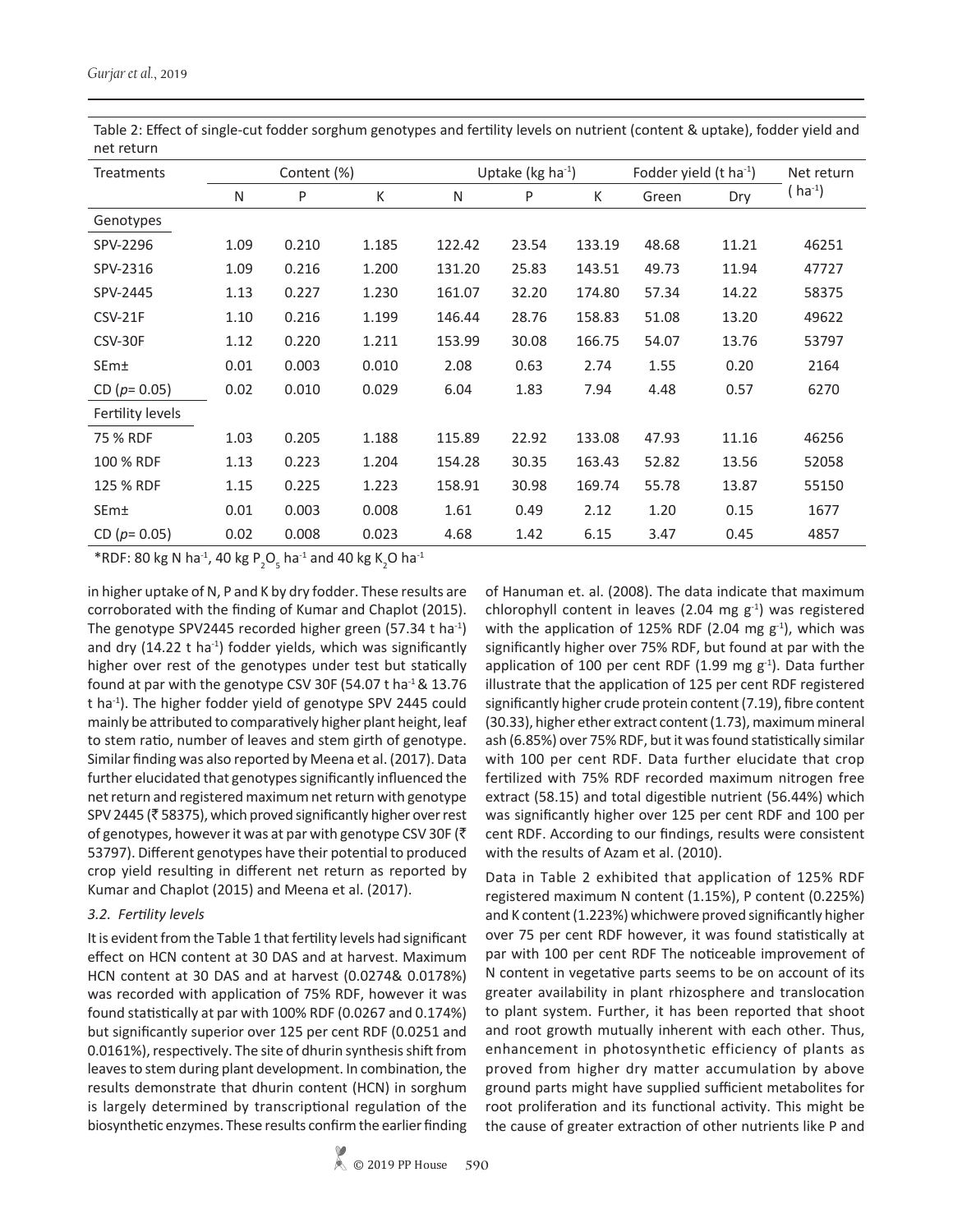K resulting in improvement in their status. Perusal of data indicated that maximum N uptake (158.91 kg ha $^{-1}$ ), P uptake (30.98 kg ha<sup>-1</sup>) and K uptake (169.74 kg ha<sup>-1</sup>) were recorded with the application of 125% RDF which proved higher over 75% RDF, but it was found statistically at par with 100% RDF. It is well established fact that total uptake of nitrogen, phosphorus and potassium by the crop is primarily governed by total dry matter production and secondarily on nutrient status at cellular level. Thus, impact of N, P and K fertilizer ultimately led to higher accumulation of nutrients by plant parts along with total uptake by the crop. These results are close conformity with the finding of Sher et al. (2012). The maximum green (55.78 t ha<sup>-1</sup>) and dry (13.87 t ha<sup>-1</sup>) fodder yield were observed by the conjoint application of 125 per cent RDF which was significantly higher over 75% RDF but resulted at par with 100% RDF. Increasing rates of fertilizer application significantly enhance green and dry fodder yield which might be due to fact that all these nutrients were involved in increasing protoplasmic constituents, root and shoot growth thereby accelerating process of cell division, enlargement and elongation which in turn showed luxuriant vegetative growth and resulted in higher green and dry fodder yield. These results are in close agreement with the finding of Satpal et al. (2016), Yadav et al. (2016) and Meena et al. (2017). An examination of data indicated that higher net return was recorded with application of 125% RDF ( $\bar{z}$  55150) i.e. proved 19.23% higher over 75% RDF, but it was found statistically at par with 100 per cent RDF ( $\bar{z}$  52058).Since, green fodder yield increased with increase in fertility levels in proportion to cost of cultivation. Similar observation was also recorded by Meena et al. (2017).

## **4. Conclusion**

Single-cut fodder sorghum genotype SPV 2445 fertilized with 125% recommended dose of fertilizer proved statistically better in HCN%, chlorophyll content, quality traits, nutrient (content & uptake) and yield (green & dry fodder) as well as found economically profitable with respect to net returns.

## **5. Acknowledgement**

Most deferentially, we wish immense venerations to ICAR-All India Coordinated Research Project on Sorghumfor providing resources and incessant, engrossing guidance and edifying help in carrying out the research.

## **6. References**

- Anonymous, 2017. Basic Animal Husbandry and Fisheries Statistics, Department of Animal Husbandry, Dairying and Fisheries, Ministry of Agriculture and Farmers Welfare, Government of India, 3.
- Azam, M., Waraich, E.A., Pervaiz, A., Nawaz, F., 2010. Response of a newly developed fodder sorghum (*Bicolor* L. monech) variety (F-9917) to NPK application. Pakistan Journal of Life and Social Sciences 8(2), 117–120.
- Anonymous, 1999. Sorghum: Post-harvest Operations, Food Security Department, Natural Resources Institute, Food and Agriculture Organization of United Nation, pp. 1.
- Anonymous, 2014. Agriculture Statistics, Directorate of Economics and Statistics, Department of Agriculture and Cooperation, Ministry of Agriculture and Farmer Welfare Govt. of India.
- Anonymous, 2017. Statistical Year Book India, Ministry of Statistics and Programmers Implementation, Govt. of India.
- Bukhsh Alias, M.A.H.A., Ahmad, R., Malik, A.U., Hussain, S., Ishaque, M., 2010. Agrophysiological traits of three maize hybrids as influenced by varying plant density. Journal of Animal and Plant Sciences 20(1), 34–39.
- Economic Survey, 2018-19. Department of Economic Affairs, Economic Division, Ministry of Finance, Government of India, Vol-II, 186.
- Fisher, R.A., 1950. Statistical methods for research workers. Oliver and Boyd, Edinburgh, London.
- Hanuman, S., Pushpendra S., Sumerhya, H.K., 2008. Effect of fertility levels on fodder yield and HCN content of fodder sorghum (*Sorghum bicolor* (L) Moench) genotypes. International Journal of Tropical Agriculture, 26, 417–420.
- Himani, Tokas, J., Satpal., 2017. Evaluation of sorghum [*Sorghum bicolor* (L.) Moench] for superior quality, yield and resistance to insect-pests. Forage Research 43, 235–238.
- Hingra, S.H., Davis, B., Akhtar, M.J.A., 1995. *Fodder production*. Food and Agriculture Organization of the United Nations, 8.
- Hussain, A., Muhammad, D., Khan, S., Bhatti, M.B., 1995. Performance of various cultivars of forage sorghum under rainfed conditions. Journal of Agricultural Research 33, 413–418.
- IGFRI, 2013. Vision 2050. ICAR-Indian Grassland and Fodder Research Institute, 6.
- Kumar, D., Chaplot, P.C., 2015. Performance of multi-cut forage sorghum genotypes to fertility levels. Forage Research, 41, 199–201.
- Mal, B., Pathak, P.S., Upadhyaya, V.S., Gupta, J.N., Suresh, G., 2006. Handbook of Agriculture 1128–1130.
- Marsalis M.A., Angadi, F.E., Govea, C., 2009 Effect of seeding and nitrogen rates on limited irrigation corn and forage sorghum yield and nutritive value. In Abstracts: Annual meeting, Cestern Society of crop Science, Fort Collins, Co.
- Meena, B.S., Nepalia, V., Singh, D., Shukla, K.B. and Meena, G.L., 2017. Production capacity of single-cut fodder sorghum (*Sorghum bicolor*) genotypes under varying fertility levels. Forage Research 43, 153–155.
- Moreira, N., 1989. The effect of seed rate and nitrogen fertilizer on the nutritive value of oat-vetch mixtures. The Journal of Agricultural Science, Cambridge 112(1),